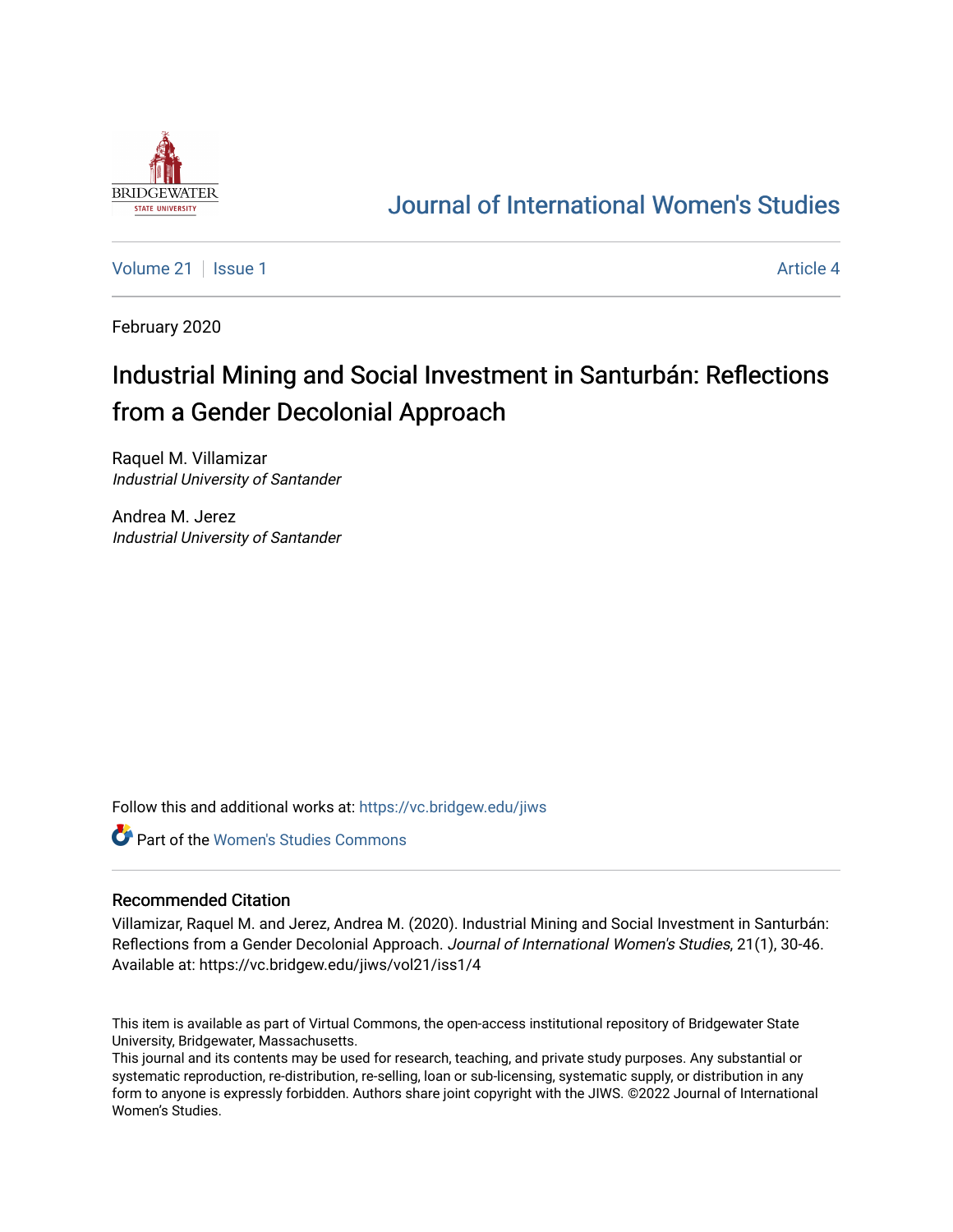Villamizar and Jerez: Industrial Mining, Social Investment, and Gender Decolonization

This journal and its contents may be used for research, teaching and private study purposes. Any substantial or systematic reproduction, re-distribution, re-selling, loan or sub-licensing, systematic supply or distribution in any form to anyone is expressly forbidden. ©2020 Journal of International Women's Studies.

## **Industrial Mining and Social Investment in Santurbán: Reflections from a Gender Decolonial Approach**[1](#page-1-0)

By Raquel Méndez Villamizar<sup>[2](#page-1-1)</sup> and Andrea Mejía Jerez<sup>[3](#page-1-2)</sup>

#### **Abstract**

The Canadian extractive company, Greystar (currently known as Eco Oro), provides diverse training and consultancy programs for entrepreneur women, as part of their social responsibility policy. This article reflects on the human talent training experience offered by Greystar in the mining towns of Vetas and California, in Santander, Colombia, from a gender decolonial perspective, and a *global* understanding of social practices. We followed an interpretive qualitative approach for analyzing data collected from public-dissemination brochures regarding the outreach projects offered by the extractive company, and from semi-structured interviews carried out with the studied population. This article shows how these programs emphasize sexist stereotypes, promote a gender-specific division of labor, ignore the capacities and interests of the local women, and do not generate a positive impact on their socio-economic conditions.

*Keywords***:** Mining industry, Foreign investment, Gender stereotypes, Gender roles, Colombia

#### **Neoliberalism and Extractivism in Latin-America**

Since the 1970s, the logic of the free market and Milton Friedman's *Theory of the Consumption Function* have been applied around the world, giving corporations and investors carte blanche to work on any foreign territories. In Colombia, such ideologies were introduced in the second half of the 1970s, reconfiguring both the mindset and the economic model that have predominated to date. The accelerated production of goods, technology, experiences, and information has promoted cumulative ambition, increased the expectations of quality of life, and

<span id="page-1-0"></span><sup>1</sup> Article derived from the research project "Women participation in collective socio-environmental action: The case of industrial mining in the Moorland of Santurbán during 2011", financed by the Research and Outreach Vice

<span id="page-1-1"></span>Chancellor's office at Universidad Industrial de Santander. VIE-UIS Code: 2329. 2 Social worker, Master of Social Action and Cooperation (MA) and PhD of Social Sciences. Professor at the School of Social Work of Universidad Industrial de Santander. Email[: rmendezv@uis.edu.co.](mailto:rmendezv@uis.edu.co) PhD in Social Sciences from the University of Amsterdam; Master's in International Cooperation for Development and Humanitarian Action of the International University of Andalusia. Associate professor of the Industrial University of Santander. Director of the Research Group on Population, Environment and Development. Areas of study: Population, exclusion and development; Gender, body and culture. Last publication: Méndez, Raquel; Villamizar, Juan & Barbosa, Jorge. "Collective actions and agroecology: guidelines of the peasant family economy literature" (2018). Espacios. Vo. 19.

<span id="page-1-2"></span> $3$  Social worker and active member of the research group on communities, environment and development (G-PAD). Email: [andreamejia2122@gmail.com.](mailto:andreamejia2122@gmail.com) Social Worker of the Industrial University of Santander. Active member of the Research Group on Population, Environment and Development. Areas of study:

Territory, planning and environment; Gender, conflict and peace; Gender, body and culture. Last publication: Anctil, Priscyll; Mejía, Yuly Andrea & Thillman, Rachel, (2018), "Gender and the building up of many 'peaces': A decolonial perspective from Colombia" in Gender, Conclict, Peace and UNSC Resolution 1325. United States of America: Lexington books, p.231 – 250.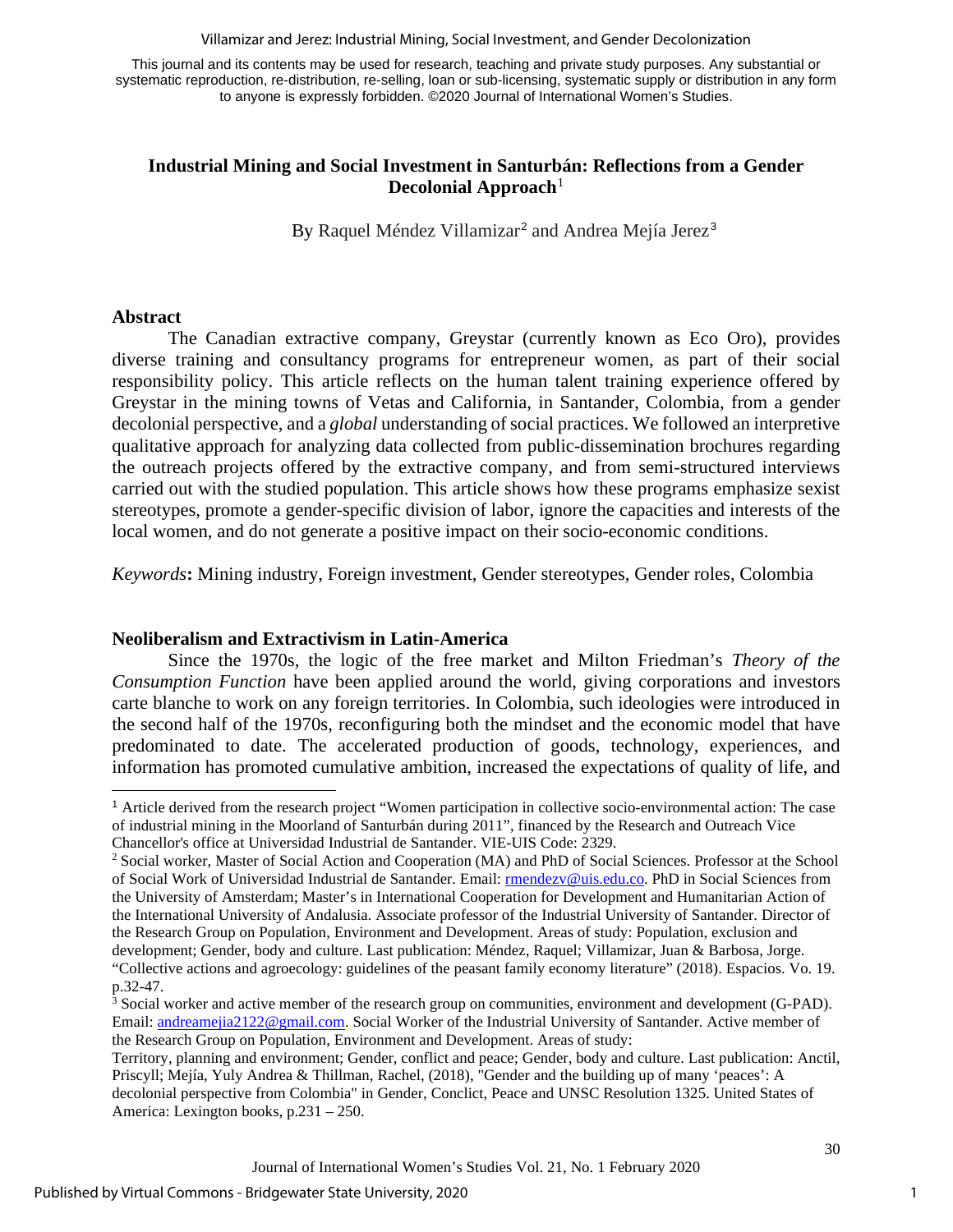created new necessities. These phenomena can be evidenced by the rise in the demand for minerals and energy, which is a result of a growth in population and consumption patterns.

Companies with American, Canadian, European, and more recently, Chinese capital, started to negotiate mining concessions with almost all the governments of the region. They preferred areas with the most accessible mineral deposits, and the most flexible and favorable regulations for foreign investment. The extreme increase in the prices of precious metals on the international market has been a determinant incentive for direct foreign investment (Ruíz, 2013, p.  $3)^4$  $3)^4$ .

Neoliberalism has colonized people's mindset, it has globalized it, and has lowered the expectations of political intervention, and even of personal relationships. The growing interest in granting prominence to mining within the global market has led Latin American countries to implement important legislative changes. In Colombia, the State limits its action to the grant and oversight of concession contracts, and to the promotion of foreign private investment in mineral exploration and exploitation. In other words, it is the investors who determine the size and scope of extractive projects. This is why Decree 2655 of 1998 was modified by the Law 685 of 2001, which recognized the subsoil as State property (Fierro, 2012). Furthermore, since the Political Constitution of 1991, the discussion regarding the ownership of the subsoil was recorded in Article 332, which states that "the State is the owner of the subsoil and the non-renewable natural resources, without detriment to the rights acquired and improved by modifications to the preexisting laws".

Although extractivism is an activity originated from capitalism, traced back to the times of the Spanish, Portuguese, French, English, and Dutch conquests, it is worth highlighting that during the last three decades, raw materials have experienced an upturn in exports, with prices generating great profit in Latin America, particularly in Colombia (Sánchez, 2016, págs. 11,15). The extractivist model prevails as an economic activity by which the current world market is supported. In countries like Colombia, Peru, and Mexico, which maintain a close relationship with American politics, extracting companies impose themselves on the regions, taking over the environment and its communities. On the other hand, in countries with a more progressive or left-leaning politics such as Venezuela, Ecuador, Bolivia, Argentina, and Brazil, the extractivist model called by Eduardo Gudynas (2011) as "Neoextactivism", grants the State greater prominence. This is because it is the State who boosts the mining growth, in the interest of the country's social development. Likewise, the State seeks to legitimate their actions by means of social investment, which is as welfare-oriented as the one provided by the transnational companies.

Despite having structural peculiarities, these two extractivist modalities share a developmentalist discourse<sup>[5](#page-2-1)</sup> and patterns of expansion and accumulation at a large scale, which

<span id="page-2-0"></span><sup>4</sup> Translated from original: "*Empresas con capital norteamericano, canadiense, europeo y más recientemente chino, se lanzaron a negociar concesiones mineras con casi todos los gobiernos de la región. Privilegiaron las zonas donde se encuentran los yacimientos más accesibles y las regulaciones más laxas y favorables a la inversión foránea. El alza extraordinaria en los precios de los metales preciosos en el mercado internacional, ha sido un aliciente determinante para la inversión extranjera directa.*"

<span id="page-2-1"></span><sup>5</sup> According to the Brundtland report, sustainable development is defined as development which satisfies the needs of present generations without compromising the ability of future ones to satisfy their own needs (World Commission on Environment and Development, 1987). Nonetheless, with the purpose of gaining social acceptance and obtaining the economic profit offered by extractivist projects, different governments and transnational companies have based their arguments on the premise of sustainable development. In Latin America, this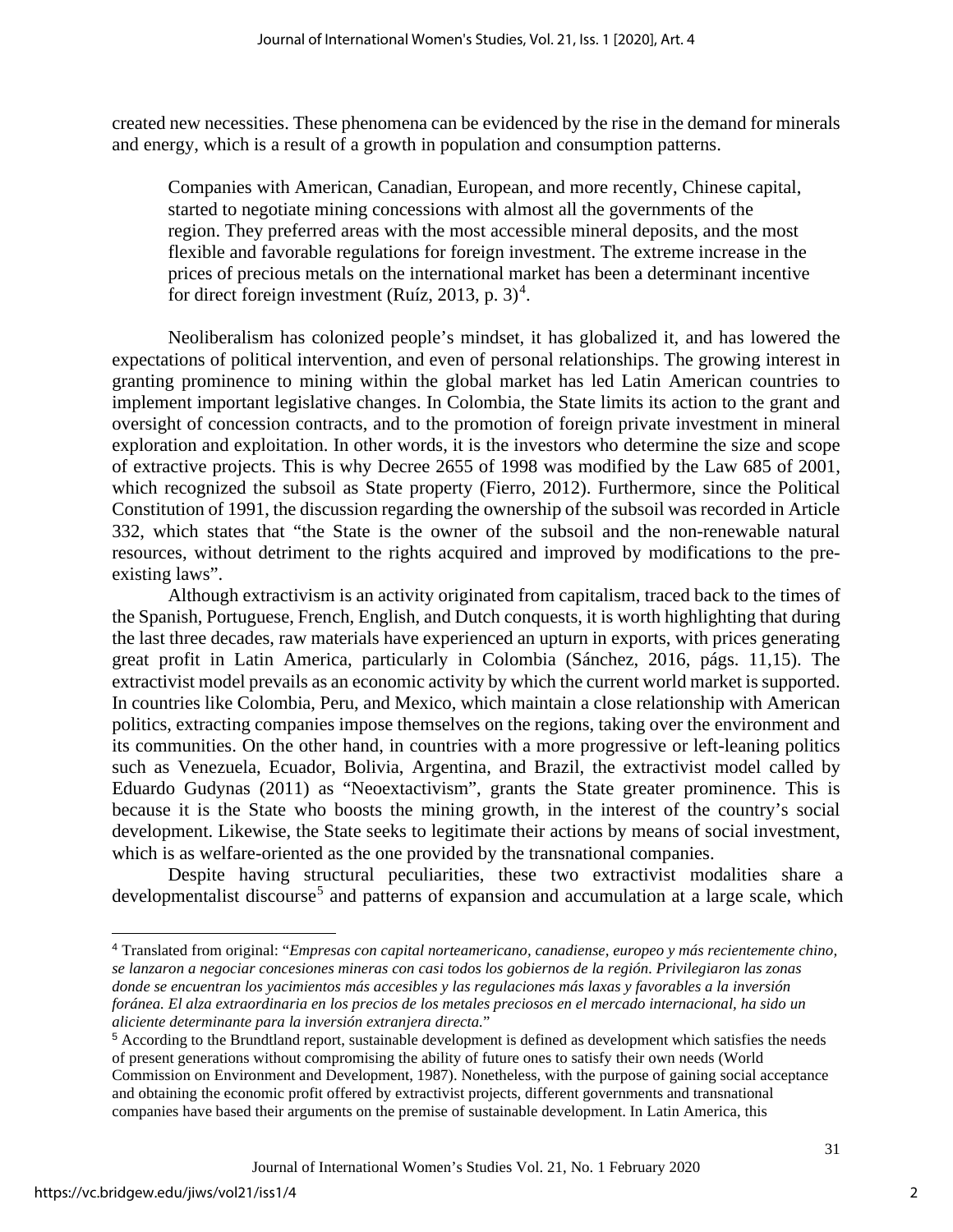have detrimental effects on the environment, and on the communities' social and gender relations. This kind of market applies new production and marketing technologies and new organizational schemes. However, it can be argued that although some countries lean towards "right-wing" ideologies, while others prefer "progressive" ideas, both approaches respond to the needs of the world Industry. Consequently, as stated by Humberto Ruiz (2013, pág. 5), "changing hands from a transnational company to the State, does not imply a relief for nature; the benefit has been derisory, and the damage caused to the territories will be irreversible".

In addition, according to Acosta (2009, p. 75), regarding psychosocial matters, there have been multiple gender-related denunciations from communities where extractivist companies are present: sexual violence from Company operators against adult and minor women, spontaneous abortions, unwanted pregnancies, discrimination and racism, forced displacement, detrimental cultural impact and disruption of social cohesion. Thus, the role played by transnational companies, in historically impoverished territories by state abandonment and internal war, has given way to paternalism and to the patriarchal gender dynamics which strengthens unequal power relationships, and as a result, accelerating gender-related conflict in communities.

However, under the promise of speeding up the social development of communities, largescale extractivism continues to gain acceptance, partly because the demand on new technologies as well as the international integration has led countries with abundant natural resources, such as gold, petroleum, emeralds or coltan, to assume new roles with the purpose of favouring the world economy.

Among the objectives proposed at the 2012 United Nations Conference on Sustainable Development, held in Rio de Janeiro, those related to environmental, political, economic and gender-related challenges have particular relevance. The desire of ending extreme poverty and hunger, preventing deadly illnesses, expanding the coverage of primary education and reducing gender inequalities, encourages governments to support economic projects that could favor such goals. Regarding gender-related concerns, it is important to mention that the UN goals consider the integration of a gender perspective as crucial to achieving sustainability. Even though in the last years advancements have been made in favour of gender equality, women and girls around the world, especially in places where poverty levels are more visible, continue suffering discrimination and violence. The abovementioned UN's sustainable development goal states that:

Gender equality is not only a fundamental human right, but the necessary foundation for a peaceful, prosperous and sustainable world (…) If women and girls are provided with equal access to education, health care and decent employment, sustainable economies will be boosted (…) The eradication of harmful practices targeted at women is crucial to ending gender-based discrimination prevalent in many countries around the world. (UN, 2015).

The creation of projects for women, as part of the so-called *social responsibility policies* (políticas de responsabilidad social) implemented by extractivist companies, are used by governments as a pretext to defend their support to extractivist projects. Generally, corporate discourses emphasise creating employment opportunities for women through offers in the same companies or in complementary service posts derived from the extractive business, training in productive activities alternative to mining, as well as facilitating the access to health and other

developmentalist discourse has granted more relevance to the economic profit, leaving aside other factors such as equity and environmental care, violating the rights of communities, and causing harm to ecosystems.

Journal of International Women's Studies Vol. 21, No. 1 February 2020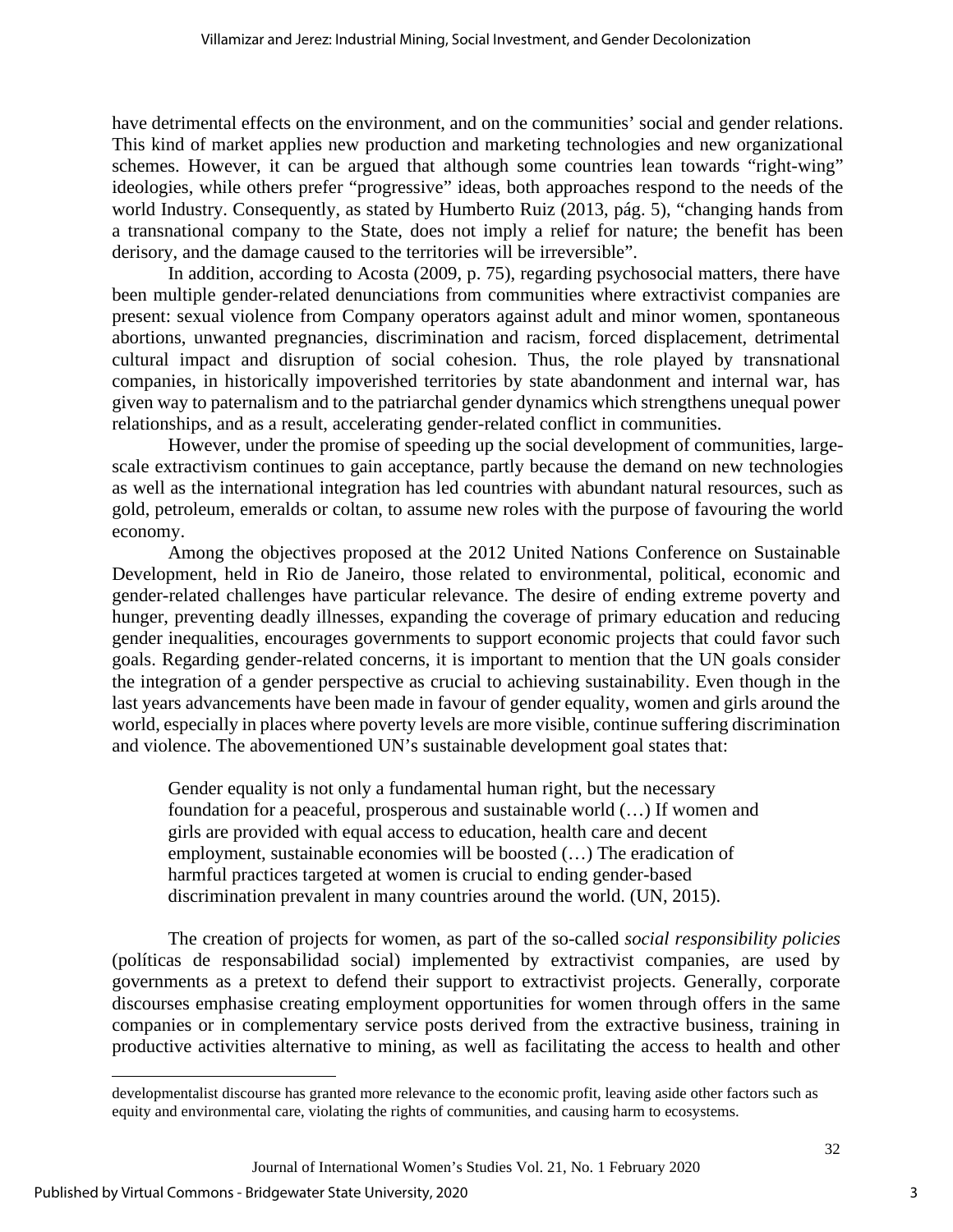basic services - particularly water and sewer systems or gas networks. All of the aforementioned constitutes promises the contribution to the sustainable development of communities as the ultimate goal of transnational companies (even though eventually this remains an illusion). In this manner, countries with outstanding natural resources and serious social inequalities such as Colombia, persist in making extractivism their main economic activity.

The insistence on extractivism as the main activity of Colombia's national economy has persisted for many government periods. For instance, during the administration of Alvaro Uribe Vélez (2002-2010), Law 685 of 2001 modified the mining legislation and determined that subsoil is property of the state. As a result, individuals and private companies requested permission for 20.000 mine exploitation and exploration concessions covering 22 million hectares. These requests granted 9 thousand mining concessions, without respecting moorlands, National Parks, indigenous reservations, or afro-descendant collective territories (Ronderos, 2011). Afterwards, under the administration of President Juan Manuel Santos (2010-2018), the two National Development Plans consolidated extractivism as the pillar of development needed for transforming Colombia into a mining and oil producing country (Sánchez, 2016, p. 16).

Mining has led the economic, social, and cultural dynamics of towns located in the Moorland of Santurbán, such as Vetas and California, for the last four centuries. Since 1994, artisanal mining has been gradually replaced by a new type of mining extraction that pledged to promote economic growth and development; however, the hegemony of foreign capital has been unevenly imposed on the territories. As a consequence, large-scale mining has not only threatened biodiversity, but also the communities' social and gender relations (Méndez, 2018, p. 53).

To illustrate this situation, is worth mentioning the *Gender Gaps Diagnostic in Santander* (Diagnóstico de Brechas de Género en Santander), which was carried out by the administrative district government<sup>[6](#page-4-0)</sup>. This study raised concerns about how rural territories, where macroprojects exist, get involved in the world economy, which in turn highlights concerns of the situation of women in such contexts, especially, due to the difficult access to resources, which defines the conditions for enabling or limiting autonomy, equality and freedom.

According to Nussbaum (2003, p. 55), human beings need material support, without which their higher faculties cannot be developed. Access to education, rights to property, work and autonomy of income administration are essential for women, given that they constitute the foundation of their empowerment and grant them freedom to decide on their circumstances.

Although transnational companies promise to deliver the necessary guarantees for empowering women and reducing the gaps of gender inequality among mining communities, results from previous experiences (such as the case of Greystar Resources Ltd., which will be presented hereafter) have not provided evidence of those contributions, and conversely, the disruption of social cohesion and the deepening of social inequalities have heavily affected women rights in those communities.

#### **Greystar and Development in Santurbán**

Neoliberalism in Colombia brings with its investment interests from extractive transnational companies and the government's readiness to embrace them as partners in social development projects. In 1994, Greystar purchased lands in the surroundings of the Moorland of

<span id="page-4-0"></span><sup>&</sup>lt;sup>6</sup> This document was the diagnostic foundation for the creation of the Women and Gender Equality Public Policy in Santander, and the first Decennial Plan of Equality of Opportunities in Santander 2010-2019.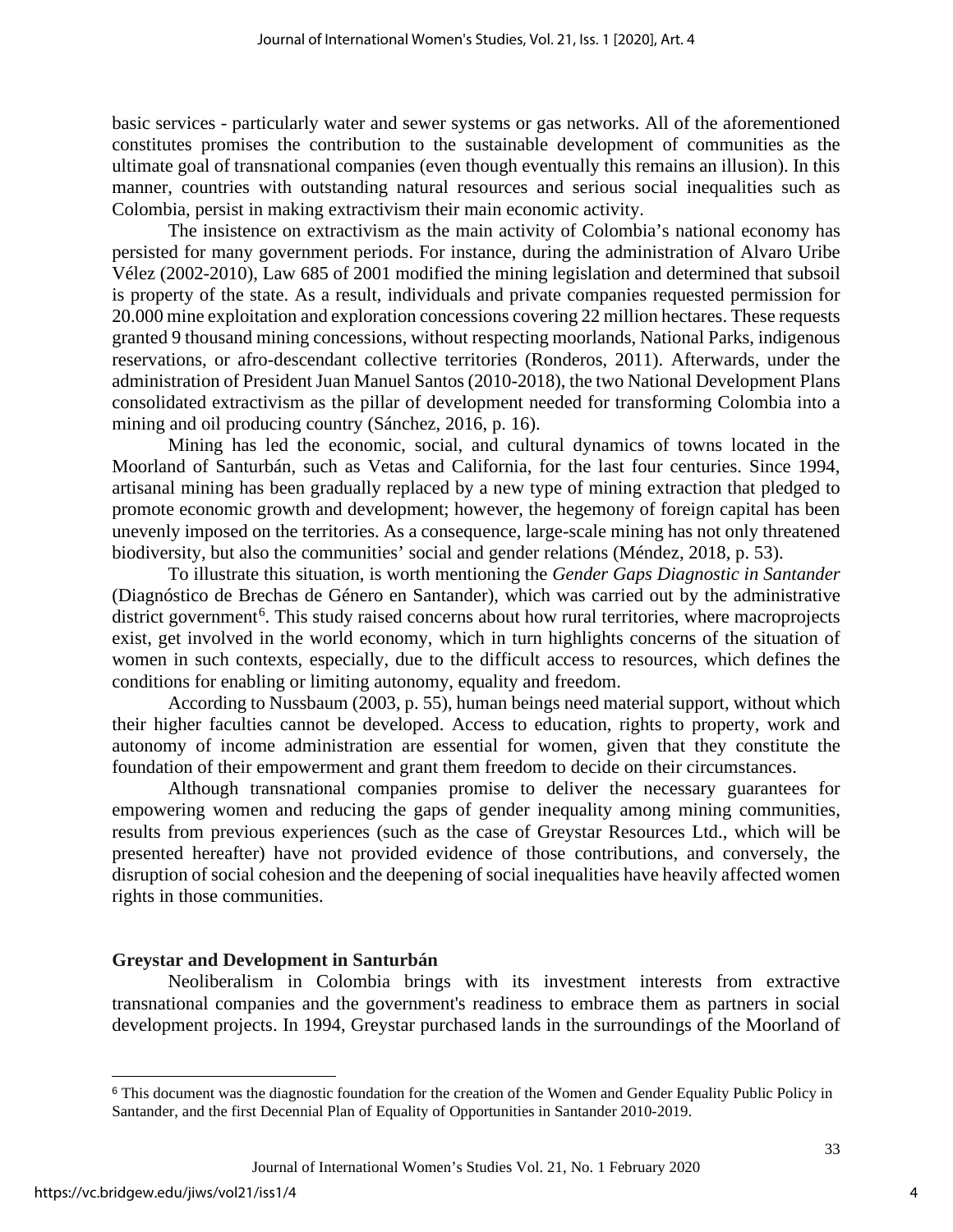Santurbán, located in the departments of Santander and Norte de Santander<sup>[7](#page-5-0)</sup>. In 2011, Greystar started efforts to obtain the environmental license to exploit the aforementioned territory. Such interest arose a conflict among the mining company and the local people, who coexist with the high woodlands in the Andean and Moorland areas (Méndez, 2018, p. 67).

Current transnational companies have corporate social responsibility policies in order to promote integral human development. The institute *Icontec* provides guidance in this respect through the Colombian Technical Guide for Social Responsibility, GTC 180, which is defined as:

The voluntary and explicit commitment made by corporations or organizations in relation to the expectations and actions generated as a result of any agreement with the interested parties regarding integral human development. Corporate social responsibility allows organizations to ensure economic growth, social development and environmental balance thanks to the enforcement of legal provisions (Icontec,  $2009)^8$  $2009)^8$ .

Carrying out a large-scale extractive project has significant effects on the social, cultural, economic, and even political aspects of a community. The greatest conflict-generating causes are related to the environmental impact, problems in the territories, which are also linked to a lack of socialization of the projects and lack inquiry within the communities, an increase in gender inequalities and a mix of the abovementioned causes along with the struggle to gain more profit. In municipalities such as Vetas and California, for instance, some of the conflicts which arise include: irreversible damage to the moorland's ecosystem; social displacement from mining territories where artisanal mining used to be done; unemployment; marginalization of women's jobs; the disruption of family relationships; drastic changes in gender roles; drug addiction; alcoholism; prostitution, etc.

Thus, there exists an imperative need for implementing programs and projects showing corporate social responsibility, designed in cooperation with the communities inhabiting the affected territories. The idea of commitment between the private company and the communities is an inherent part of extractive projects launched in countries where the State's intervention is only visible at policy level, and almost non-existent in the reality of the populations who interact directly with the exploited territory.

Greystar's social promise for Santurbán includes projects of 7000 up to 275.000 USD. Their proposals include financial support to sport and recreation by sponsoring sporting events, theater and dancing lessons, as well as funds for road maintenance, the donation of surgical

<span id="page-5-0"></span><sup>7</sup> The area of the Moorland of Santurbán covers the administrative districts (departments) of Santander and Norte de Santander (North Santander). For the population in Santander, this moorland provides the water filling the subbasins of Cachirí, Suratá and Cáchira Rivers, which in turn flow into the river network of the Magdalena Medio; while in Norte de Santander, the river network of Catatumbo is shared with Venezuela. In Santander, the moorland area is located on the Soto Norte province, comprised of the towns of California, Vetas, Suratá, Charta and Tona, among which, the first two have a prominent role in the region due to their gold richness. This territory, rich in minerals such as gold and silver, is one of the most important hydric reserves in the country. In santander, the moorland area covers approximately 80.000 hectares shared among the mining towns of Vetas and California, whose population live on artisanal mining and the agricultural production of subsistence crops as an additional activity.

<span id="page-5-1"></span><sup>8</sup> Translated from original: "Compromiso voluntario y explícito que las organizaciones asumen frente a las expectativas y acciones concertadas que se generan con las partes interesadas en materia de desarrollo humano integral; esta permite a las organizaciones asegurar el crecimiento económico, el desarrollo social y el equilibrio ambiental, partiendo del cumplimiento de las disposiciones legales".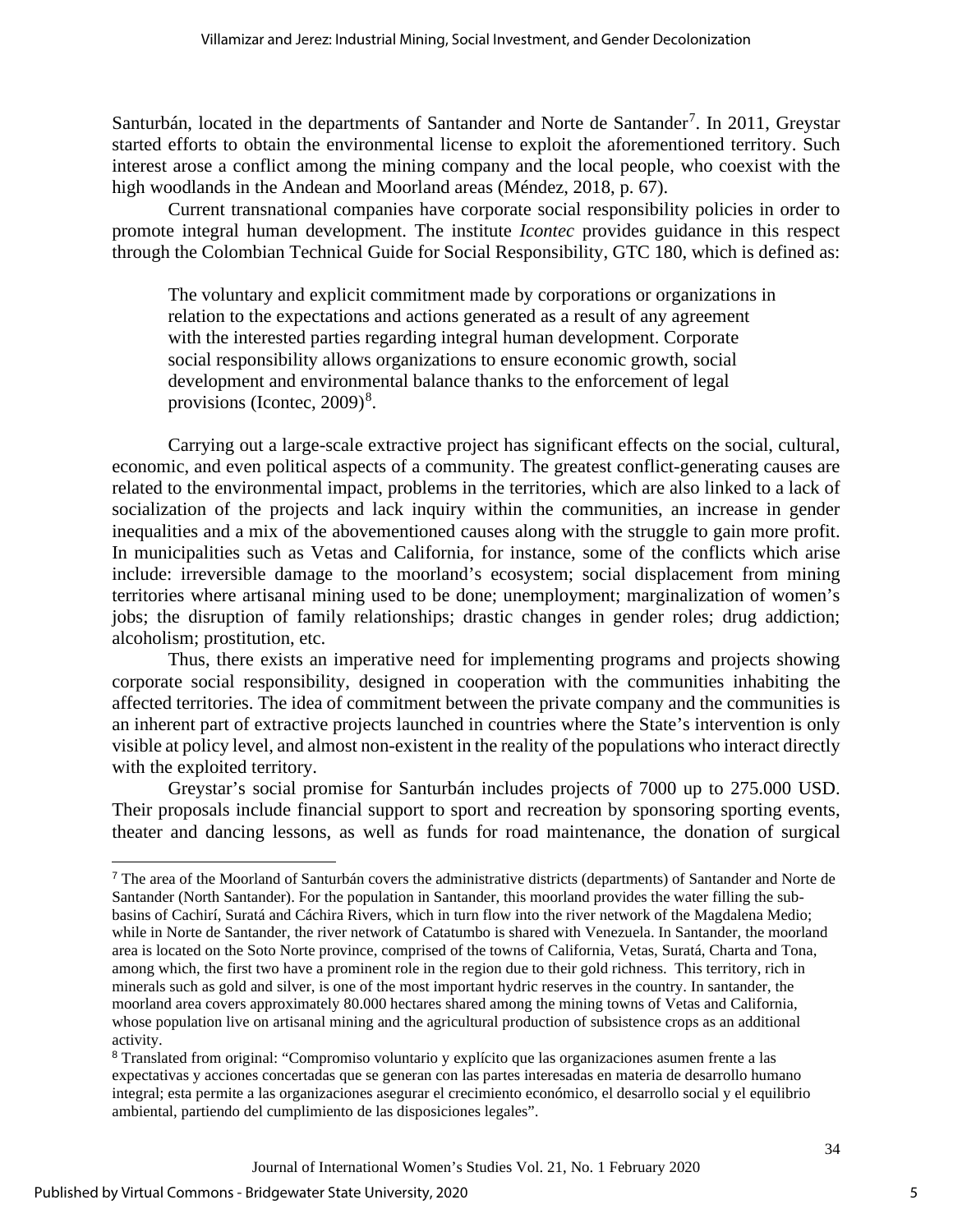instruments and the promotion of entrepreneurship through loans for the creation of family-owned businesses and micro-enterprises. Considering the low financing and technical capability of the municipal entities of Vetas and California, it is necessary to highlight how difficult it is to carry out an articulated work between state institutions and the extractive company to achieve processes with medium and long-term social impact. Consequently, the transnational acts as the provider of resources of immediate necessity.

The relationship established between the State, the private company, and the population is determined by an enclave economy that, according to Zapata (1997), consists of "raw material production centers characterized by the geographical separation from the administrative, political and social centers of a country". This type of economy emerges specifically when States, on behalf of "development", offers the natural resources of the most remote regions to foreign companies that have the technological and financial potential for extracting the resources and putting them on the world market.

Open-air mining by transnationals and direct exportation of minerals reveal the logics of an enclave economy where the idea of the Nation-State as a regulator is vanished from the territories, particularly as a result of the laws enacted in the 1[9](#page-6-0)90's and the granting of mining concessions (Falero,  $2015$ )<sup>9</sup>.

Given the effects of this type of productive activities on the populations, and the need of obtaining support from them, extractive companies use "friendly" strategies launched through corporate social responsibility programs, as quick fixes to those problems. Falero (2015) identifies six common actions performed by extractive companies in similar contexts of Latin America:

- 1) Promoting and disseminating a general discourse around development, justified on the imperative of economic diversification.
- 2) Establishing political bonds with different parties, even to the extent of assigning wellknown government officials to business management positions.
- 3) Minimizing the detrimental effects on the environment through their official discourse.
- 4) Releasing public statements about the possible withdrawal of the mining projects, in the middle of negotiations on the projects' conditions and in cases when communities have expressed rejection.
- 5) Intervening in the social network of the territory, generating a serious division among those who support and reject their intervention.
- 6) Creating indirect pressures and expectations regarding the workforce needed.

With respect to the reflection arising from our research, Greystar's use of a developmentalist discourse disrupts the daily lives of Santurbán's population by means of shortrange investment. The company's initiatives include: improvements to public areas and health services, the promotion of culture, recreation, and sports, as well as informal training for productive labor alternative to mining. The company, thus, consolidates itself as the organization

6

<span id="page-6-0"></span><sup>9</sup> Translated from original: "*[l]as dinámicas de minería a cielo abierto a partir de empresas transnacionales y las exportaciones directas de mineral presentan lógicas de enclave económico notorio donde se diluye en el territorio implicado la idea de regulación de los Estado-Nación particularmente a partir de la introducción de leyes promulgadas en la década del noventa y el otorgamiento de concesiones.*"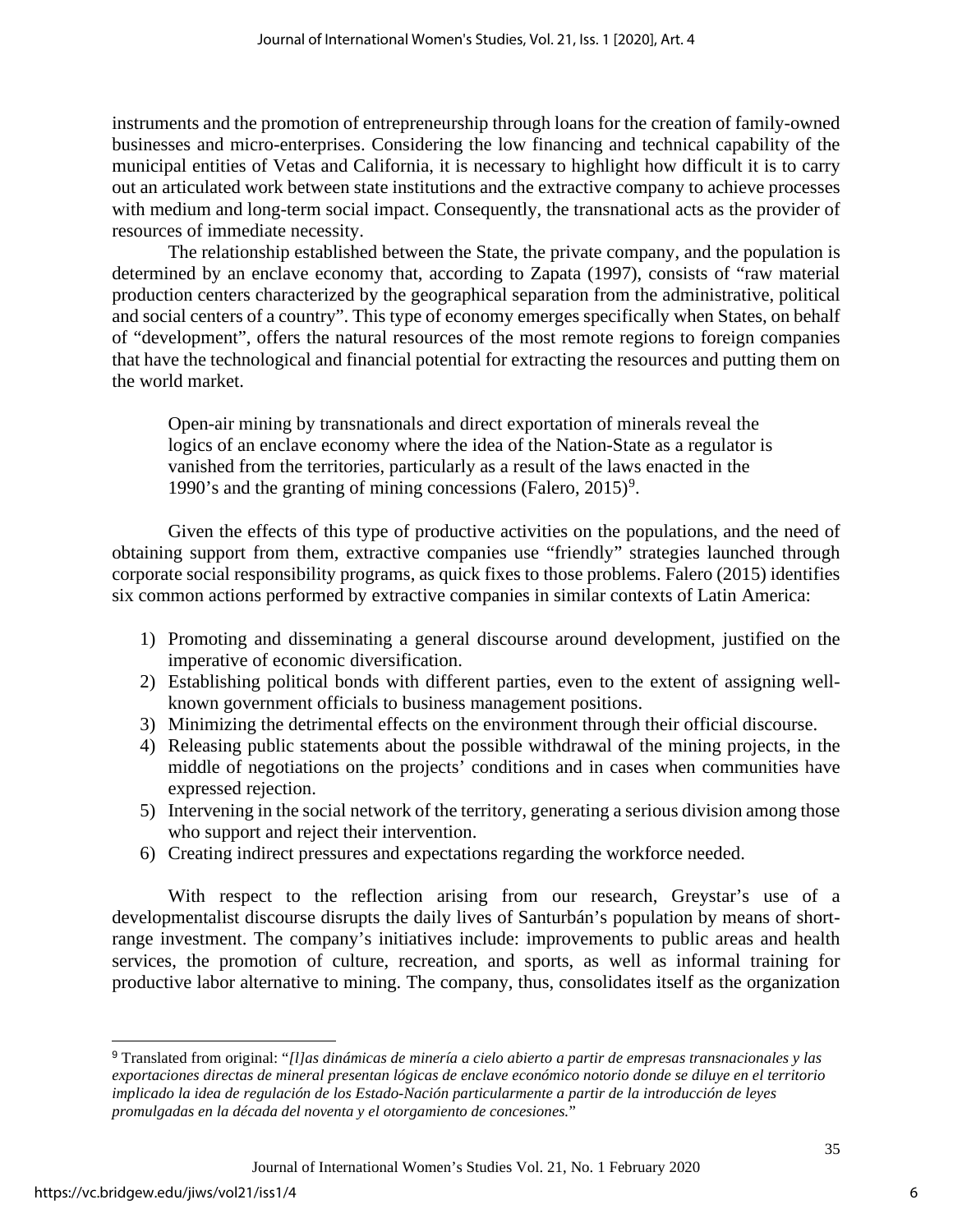which provides benefits and, despite not representing the State, the transnational partially replaces it. This is attested by an inhabitant of the area:

As the Colombian government is not present, in Santurbán, it is the company who paints the school, the one who is present if people need anything (...) the company performs the functions of the State<sup>10</sup>.

However, the dependency relationship that has been established ignores the characteristics of the context, the cultural history, and the gender and social relations which have served as foundations for the community dynamics. In this sense, the efforts for offering economic alternatives have been unsuccessful. "Given the local-global links, the territorial dynamics of the material and symbolic appropriation of "resources" - whose economic valorization is prioritized over values and cultural or life relationships - generate socio-environmental impacts" (Ulloa & Coronado, 2016, p. 25)<sup>[11](#page-7-1)</sup>. Hence, the extractive company's actions involve the exploitation of nature with consequences for the life and identity of the communities. Particularly, they create and reinforce gender inequalities, and forge paternalism through the idea that due to the company's presence, people have everything, but if it were absent, they would have nothing.

Assistance cannot be sustainable in the long-term as a model of development (...) In his book *The White Man's Burden*, William Easterly states that help is not only an industry, but also a neo-colonial arm of the North's powers, which works to keep the Great South on a cycle of dependency and desperation, while it simultaneously gives them a sense of moral self-reassurance for helping the poor of the world, and taking them out of the "darkness" (Fontan, 2013, pp. 39-40)<sup>12</sup>.

Extractive projects such as Greystar's have an approximate length of 25 years, a period during which communities are attracted towards the materialization of development. Nonetheless, everything that is left is eventually the frustration produced by the imposed transformation of the lifestyles, and the unfulfilled expectations regarding the sustainability of the economic growth. "Extractivism, nowadays, (...) is thought of as the fastest option for the development of the region's countries, including Colombia" (Ulloa & Coronado, 2016, p. 158). These discourses "make especial emphasis on the reduction of inequality and extreme poverty, but they do not contemplate neither the costs nor the socio-environmental risks that extraction produces for the local population, as well as for the future generations" (Gobel & Ulloa, 2014, p. 15)<sup>[13](#page-7-3)</sup>. For instance, the

7

<span id="page-7-0"></span><sup>10</sup> Key participant 1. Bucaramanga, Santander. February 7, 2018. Translated from original: "*Como el Estado colombiano no hace presencia, en Santurbán la empresa es la que pinta la escuela, la empresa [es la que está] si necesitan algo (…) la empresa hace las funciones del Estado*."

<span id="page-7-1"></span><sup>11 .</sup> Translated from original: "*Dadas las conexiones locales-globales, las dinámicas territoriales de apropiación de facto y la simbólica de los 'recursos' –cuya valorización económica prima por encima de valores y relaciones culturales o de vida- generan impactos socio-ambientales."*

<span id="page-7-2"></span><sup>12 .</sup>Translated from original: *La ayuda no puede ser sustentable a largo plazo como modelo de desarrollo (…) En su libro The White Man's Burden (La carga del hombre blanco), William Eeasterly establece que la ayuda no es sólo una industria, sino que también es un brazo neo-colonial de los poderes del Norte que trabajan para mantener al gran Sur en un ciclo de dependencia y desesperación, mientras que, simultáneamente, les garantiza a ellos mismos un sentido de auto reafirmación moral por ayudar a los pobres del mundo y sacarlos de la "oscuridad*."

<span id="page-7-3"></span><sup>13 .</sup> Translated from original: "*hacen especial hincapié en la reducción de las desigualdades y de la pobreza extrema, pero no contemplan los costos ni los riesgos socioambientales que la extracción produce tanto para la población local, como para las futuras generaciones*."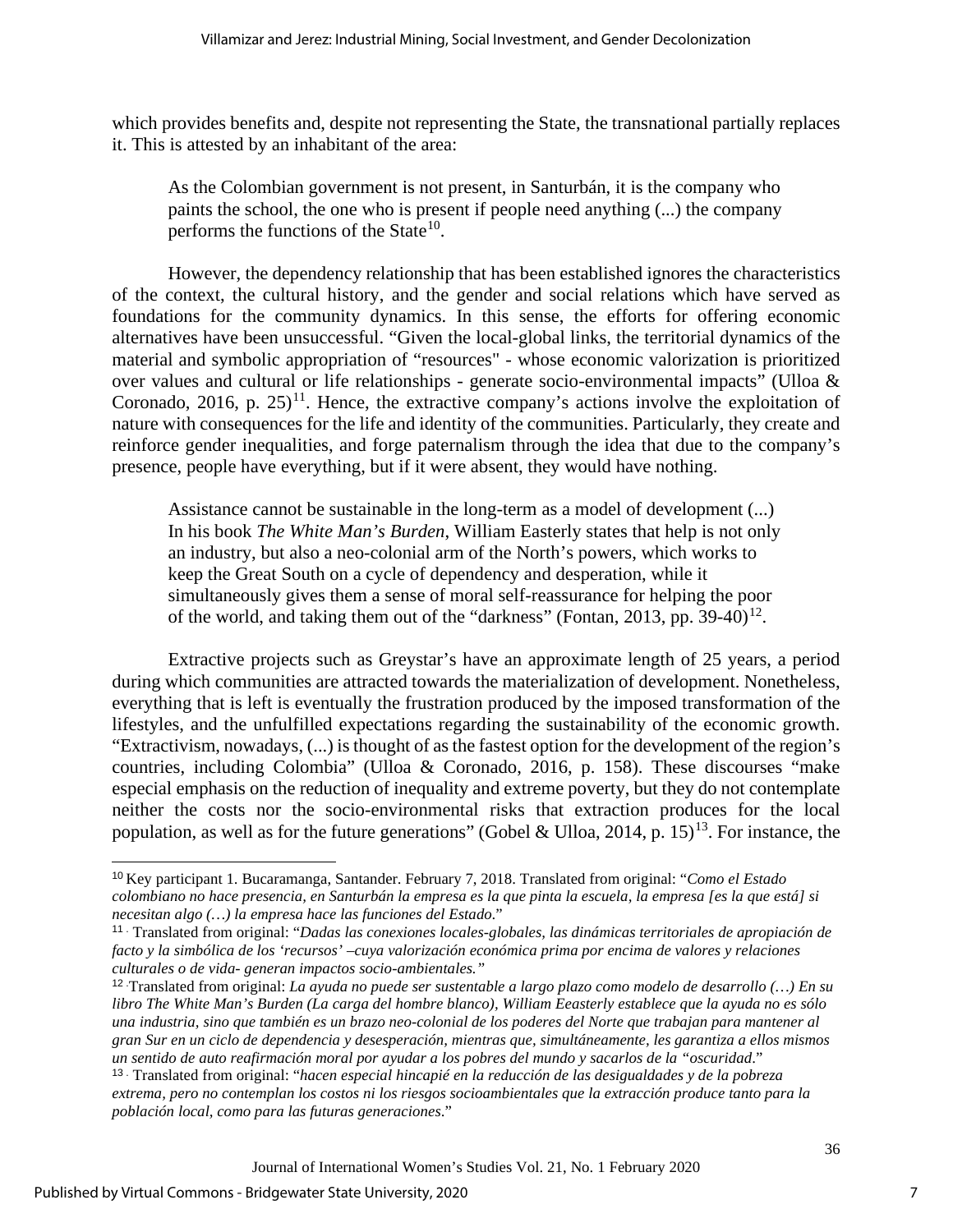arrival of outsiders to the mining territories, who bring with them behaviours and customs different from the communities' dynamics, gives rise to social and cultural clashes, as well as social issues (divorce, unwanted pregnancies, family and community breakdowns, and drug addictions).

The issue of drugs, and everything that this kind of projects may bring because of all the foreigners who enter... because of all the cultures, apart from ours, that enter. That brings consequences and it has brought consequences. We have seen how this issue happened six or seven years ago, when there were more paisas  $14$ , Peruvians, Chileans, Canadians than people from California (our town). Because they brought many foreign people to do the jobs and they were practically absorbing the town; and it was then when problems of public order, alcoholism, drug addiction arose. Even though our town has never had these problems, we did see how this affected us, and how it is dragging us to the limit; then, who are the ones that end up being affected? our families, our children<sup>15</sup>.

Additionally, in relation to gender, women's role in the extractivist industry is a complex, subordinated and multifaceted one in settings such a Santurbán. Women are employed for whitecollar and pink-collar jobs, that is, they are required to perform administrative, salubrious or general duties as a result of gender stereotyping justifying their abilities in operative, care and cleaning tasks (Méndez, 2018). This brings forth a general concern among communities since women are being limited and not being allowed to pursue their personal growth in tasks traditionally performed by men, such as in mechanics.

According to Catalina Quiroga (2016), the mining project in Latin America constitutes a competition between two geographical projects: one which involves a governance of territories allowing the occupation of various actors, and another presents a government that assures only one occupant. The first one involves sequential and daily territorial changes marked by continuities with historical meanings; the second involves drastic territorial changes, which are not well understood by the locals, and generate a combination of higher risks and uncertainty under the pretext of promoting modernity.

Although the presence of the extractive company dates back over fifteen years to the beginning of the exploratory stage, their actions in social matters gained prominence after the project "Angosturas" materialized<sup>[16](#page-8-2)</sup>. For the communities inhabiting the Moorland of Santurbán, having a large-scale mining project, a foreign employer, and the expectation of a millionaire

8

<span id="page-8-0"></span><sup>14</sup> Colloquial expression used in Colombia referring to people from Antioquia (Northwest of Colombia).

<span id="page-8-1"></span><sup>15</sup> Key participant 3. California, Santander. February 7, 2018. Translated from original: "*El tema de incluso las drogas, y lo que pueda llegar detrás de un proyecto de estos por todos los foráneos que entran de afuera, por todas las culturas, aparte de la nuestra, que ingresan, eso trae consecuencias, y ha traído consecuencias. Hemos tenido evidencia de cómo fue el tema hace unos 6-7 años atrás, cuando en el municipio había más paisas, peruanos, chilenos, canadiense, que californianos, porque traían muchísima gente de afuera a hacer sus trabajos y prácticamente estaban absorbiendo el pueblo; y allí empieza a desprenderse un tema de desorden, alcoholismo, drogadicción, que aunque el municipio no ha tenido nunca estas connotaciones, si vimos cómo esto nos afectó, y cómo nos llevaba allá ahorcados al límite, entonces ¿quiénes terminan viéndose afectados?, pues nuestras familias, nuestros hijos*."

<span id="page-8-2"></span><sup>16</sup>On December 13, 2009, Greystar requested an environmental license to the Ministry of Environment and Sustainable Development for the Angosturas project to perform open-air mining exploitations at the Moorland complex of Santurbán. Estimates drawn that, during the fifteen years of the exploitations, silver productions would amount to 2,3 million ounces (72 tons). Owing to these figures, Angosturas was considered to become one of the most important mining projects for the country's economy (Greystar Resources Ltd, 2009).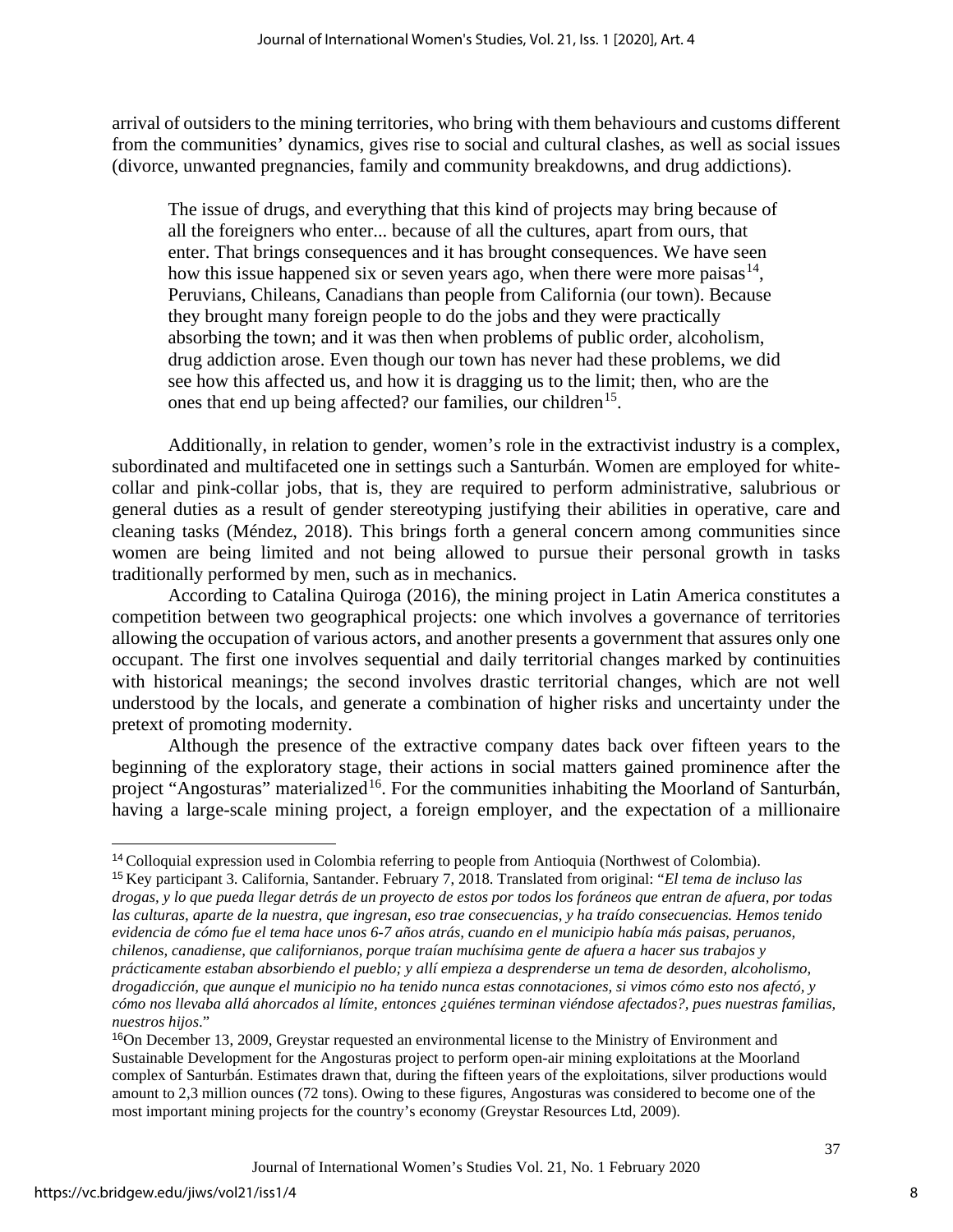investment in the community through the company's social responsibility policy, introduces a collective imaginary reinforcing the belief that: "mining extraction equals development". These representations dramatically disrupt the dynamics and lives of the communities.

Multinational companies, as institutions which are foreign to the territories, must acquire the responsibility of exploring and understanding local realities outside of the globalized and systemic lens through which life in big cities and countries from the North is observed. This implies deconstructing the civilizing *teleos* which justifies a transaction that offers the extraction of non-renewable resources in exchange for leading communities to modernity. Therefore, it is necessary to eradicate every feeling of superiority.

Sustainable development can only be built from the inside, this means, from dialogue between the local and global, so as to avoid the colonization of thought and the civilizing illusion. The consolidation of sustainable economies independent from mining, requires a collective act of rethinking the context where social and gender relationships are built upon the necessities and social dynamics of the territories. This implies inquiring deeper into the social life of populations, valuing the centuries of vocational and productive tradition, and understanding the ingrained social dynamics that define their identity. Such is the case of towns like Vetas and California, where the role of women is essential to community life.

Actually, women have always played an important role because we are the core of every family, without excluding the masculine side, due to their autonomy, authority and so on, but it's always women who take the initiative; the ones who care about others, the ones with a kind heart, the ones who look around, and that really occurs. Who are the ones who actually care about social issues? Women, because we care about what happens to our neighbor. We care about what happens to the town. We worry because politicians do not do what they're expected to do, I mean, that is a fundamental role. And, it has been us women who have fought to defend our rights, interests, property and territory. Women have played a highly important role because we are the ones who cares for the household's wellbeing, for what their children will become, for their community's and their people's peace<sup>17</sup>.

Within rural communities, women exercise their leadership through their identity as peasants and as women (Serrano, 2008), given that their setting, institutionally forgotten, stricken by poverty and affected by unequal gender stereotyping through which women are subordinated<sup>[18](#page-9-1)</sup>, lead to taking urgent, transformative actions to positively change the communities' conditions.

<span id="page-9-0"></span><sup>17</sup>Key participant 3. California, Santander. February 7, 2018. Translated from original: "*Realmente la mujer siempre ha jugado un papel importante porque en la familia, el centro somos nosotras, sin que uno excluya a la parte masculina, por la misma autonomía, autoridad y demás, pero siempre la mujer es la que toma la iniciativa, la que se preocupa, la que tiene ese corazón bondadoso, es la que mira hacia alrededor, y eso sucede, que en una comunidad, ¿quién es la que se preocupa por los temas sociales?, la mujer, porque uno se preocupa por lo que le pase al otro vecino, por lo que le pueda pasar al pueblo, uno se preocupa porque los gobernantes no hacen las cosas, o sea, ese papel ha sido fundamental. Y realmente, las luchas que hemos dado por defender nuestros derechos nuestros intereses, nuestra propiedad, nuestro territorio, hemos sido las mujeres. La mujer ha jugado un papel supremamente importante porque es la que se preocupa por la estabilidad del hogar, por lo que van a hacer los hijos, por la tranquilidad de su comunidad, de su pueblo*."

<span id="page-9-1"></span><sup>&</sup>lt;sup>18</sup> In the case of the communities living in the Moorland of Santurbán, it is necessary to point out that colonial mining represents the deep-rooted presence of the Catholic church in Colombia, and along with it, the long-standing customs and traditions of the populations' everyday life.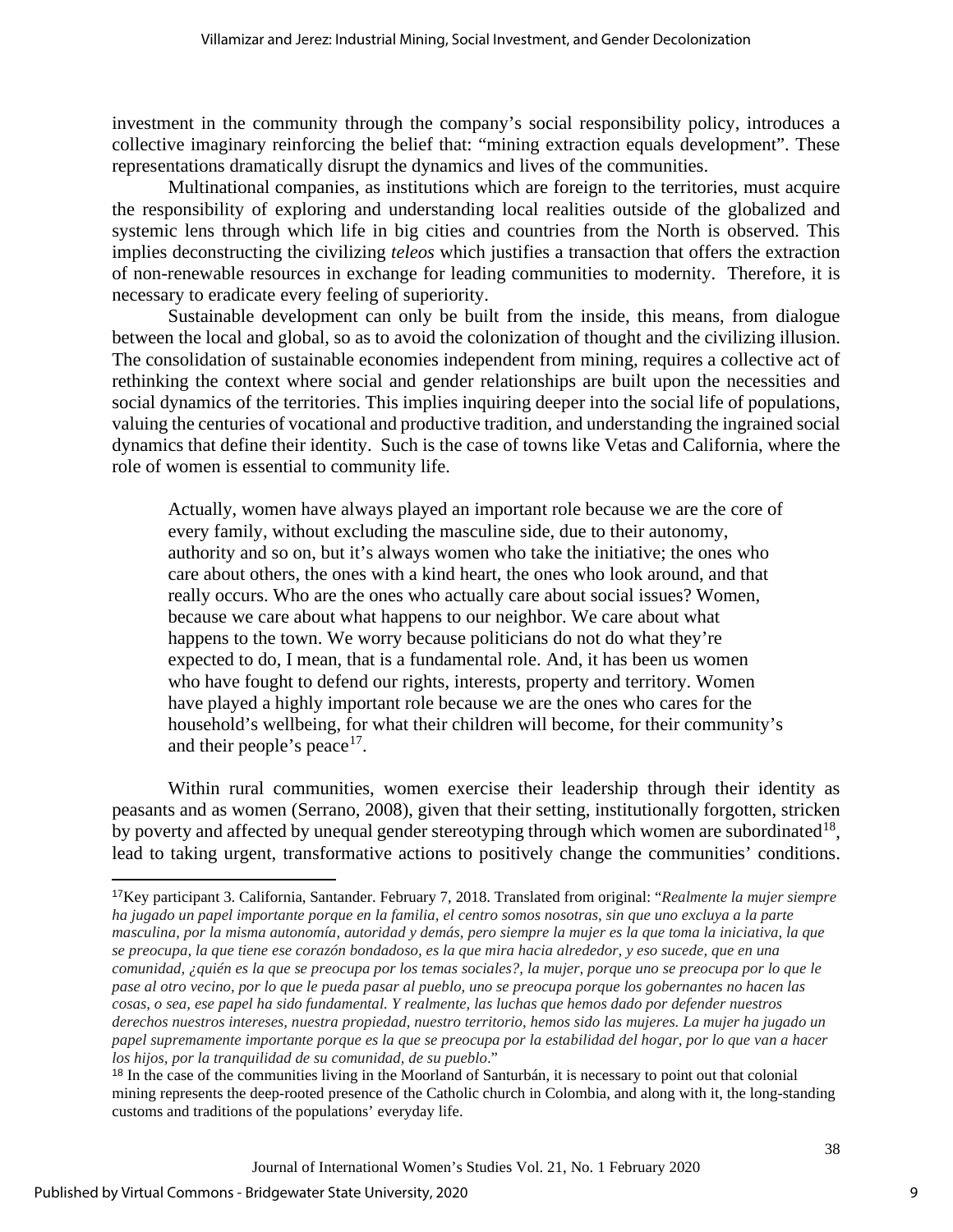Through their role as leaders, women not only seek to guarantee a prosperous future for the fourhundred families living in the mining municipalities of Santurbán, but also work towards access to their rights as women to defend their territory and diminish the companies' impact on gender relations and social fabric.

In their discourse and demands, the only request which brings to the table a concern inherent of their identity as women, is employment. It is worth highlighting that although the practice of artisanal mining, which has been inherited and is socially accepted for women (searching for gold in the river sands), does not allow them to have any savings or capital accumulation, it has enabled many women to have certain extent of financial autonomy for providing nourishment and basic education to their children. For them, it is culturally unfeasible not being able to earn their own income, in spite of it not being necessarily high.

#### **Decolonial criticism from a gender perspective: Vetas and California**

Different social studies on the Moorland of Santurbán, such as Buitrago's (2012) and Méndez' (2018), characterize the division of gender roles in terms of public and private. According to these studies, women perform traditional tasks at home (taking care of animals and orchards, cleaning, and cooking), and as mining labor, they do the "*barequeo"*. This activity consists in manually washing the river's sand in search for gold pieces, without the help of any tool or machine. On the other hand, the majority of men work on underground mining.

It is relevant to emphasise that findings from the fieldwork conducted for this research, particularly, from the interviews carried out with the townspeople of Vetas and California, show that women's role in their territories is significantly important at family, community and economic levels. With respect to the family, apart from their caring role, women are in charge of making decisions, also provide for their family and manage the household economy. Even though the majority of women traditionally work as *"barequeras"[19](#page-10-0)*, some of them also work inside the mine. This activity is disapproved by some because of the handling of dynamite, chemicals and the fact that women have to go into the underground tunnels. Nevertheless, underground mining is also an option for those women who due to their family heritage have become active members of the mining economy. This is affirmed by one of the interviewees:

(...) all women coming from this area have done mining, it has been our legacy (...) we used to go to the mine, we would mine: *"mineabamos",* that was the colloquial word we used. We [also] used to go to the river in search for gold, our mothers always passed on that knowledge $^{20}$  $^{20}$  $^{20}$ .

The need to provide resources for family maintenance blurs the division between public and private roles of daily life. Without denying that gender inequalities persist during their work in rural, service and mining economies, reducing their role in society solely to household work is unacceptable. Their urge to seek the benefit of their families and communities places them as active and widely participative subjects in the realities of their territories. There, they express their

<span id="page-10-0"></span><sup>19</sup> Colloquial expression used in Colombia referring to women who practice the *"barequeo".*

<span id="page-10-1"></span><sup>20</sup> Key participant 1. Bucaramanga, february 7, 2018. Translated from original: "*Todas las mujeres que provenimos de esta zona hemos hecho minería, ese ha sido nuestro legado (…) Íbamos a la mina, "mineabamos", que era la palabra coloquial que se usa, [también] íbamos al rio a orear, las mamás siempre transfirieron ese conocimiento."*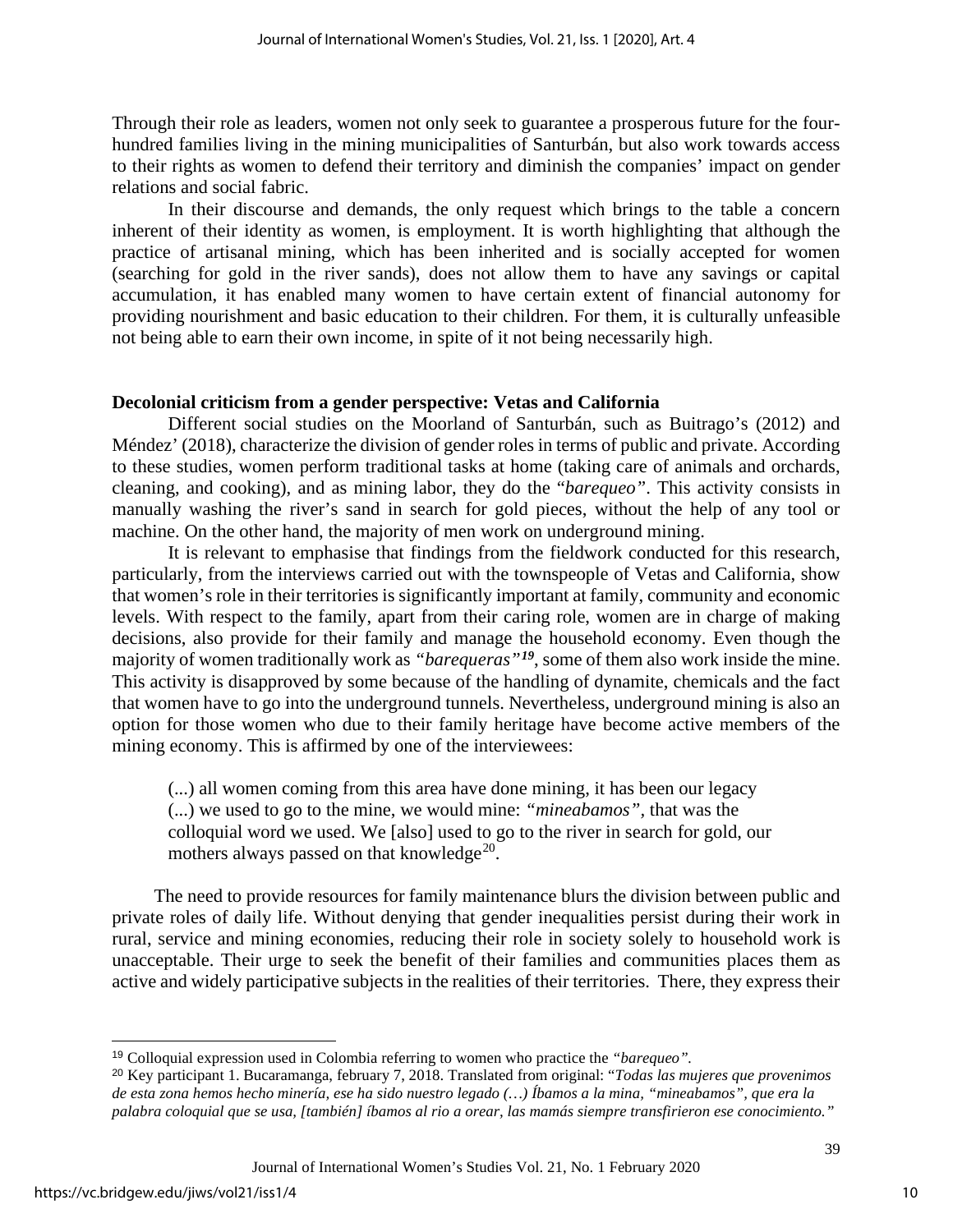thoughts according to the traditional and cultural relationships they have with natural and mineral resources.

Through social participation, women make themselves visible as actors in the dispute scenario with the right to become the writers of their own history. In the case of California, the mobilizing capability of women is proven, even in relation to the working conditions of their husbands. During interviews with leaders in California, for instance, they highlight anecdotes of citizen mobilization during the presence of Greystar in the Moorland to demonstrate their disagreement with the company's social management and its relation with the community; the burning of corporate Greystar  $t$ -shirts<sup>[21](#page-11-0)</sup> is one of the most emblematic and memorable experiences of non-conformity demonstration due to the resistance they had to exert.

According to Judith Butler (1993), gender, body, sex, desire, and the individual are product of a discursive and signification order, which, depending on the context, is interpreted by each person, and acted upon politically in the reproduction of power relations. In contexts of extractive industry, the multifaceted role of women in this economic activity is tangible. Women's closeness to mining extraction is determined by the relevance that such activity has for the family income, and for the culture and identity of the communities. However, their leadership is not highlighted from a gender perspective or any feminist theoretical foundation.

Although women's agency vis-à-vis collective issues is relevant, their demands regarding their situation as women are nonexistent (Méndez, 2018). This justifies the need to analyze the way in which women find solutions to their own problems, starting from the performativity of their position as women and farmers. In order to accomplish this, it is pertinent to consider the theoretical possibilities offered by decolonial feminism.

Yuderkys Espinosa (2012) defines decolonial feminism as:

A movement in full growth and maturation which proclaims itself as revisionist of the theory and political proposal of feminism, from what it considers its western, white and bourgeois bias. Decolonial feminism is understood as the compilation of the work by thinkers, intellectuals, feminist activists, lesbian feminists, afro descendants, indigenous, underprivileged racially-mixed women, peasant women, as well as some white scholars committed to the task of historical recovery of a name that is their own, of an anti-racist feminist theory and practice in *Abya Yala[22](#page-11-1)*.

Although women from the mining extractive contexts do not put forward gender vindications, they are indeed protagonists of struggles conceived as their own when facing a worrying reality: the uncertainty about the future, caused by the arrival of industrialized mining, which eventually transgresses their culture and economic stability in the medium and long term.

Positive social transformations on both socio-economic and gender levels are still not visible in the objectives of social intervention proposed by large-scale extractive companies, such as Greystar. Although some of these social projects consist in promoting education for work and entrepreneurship among women, through the creation of businesses alternative to artisanal mining

<span id="page-11-0"></span><sup>&</sup>lt;sup>21</sup> The t-shirts represent the assistentialism in the practice of the company's social responsibility as perceived by the community. T-shirts in Colombia are used as proselytist items having a void influence in long-term transformation. They have a mere advertising impact.

<span id="page-11-1"></span><sup>&</sup>lt;sup>22</sup> *Abya Yala* refers to the Americas. Such name was given by the indigenous settlers of Colombia and Panama before the arrival of Christopher Columbus and the Europeans.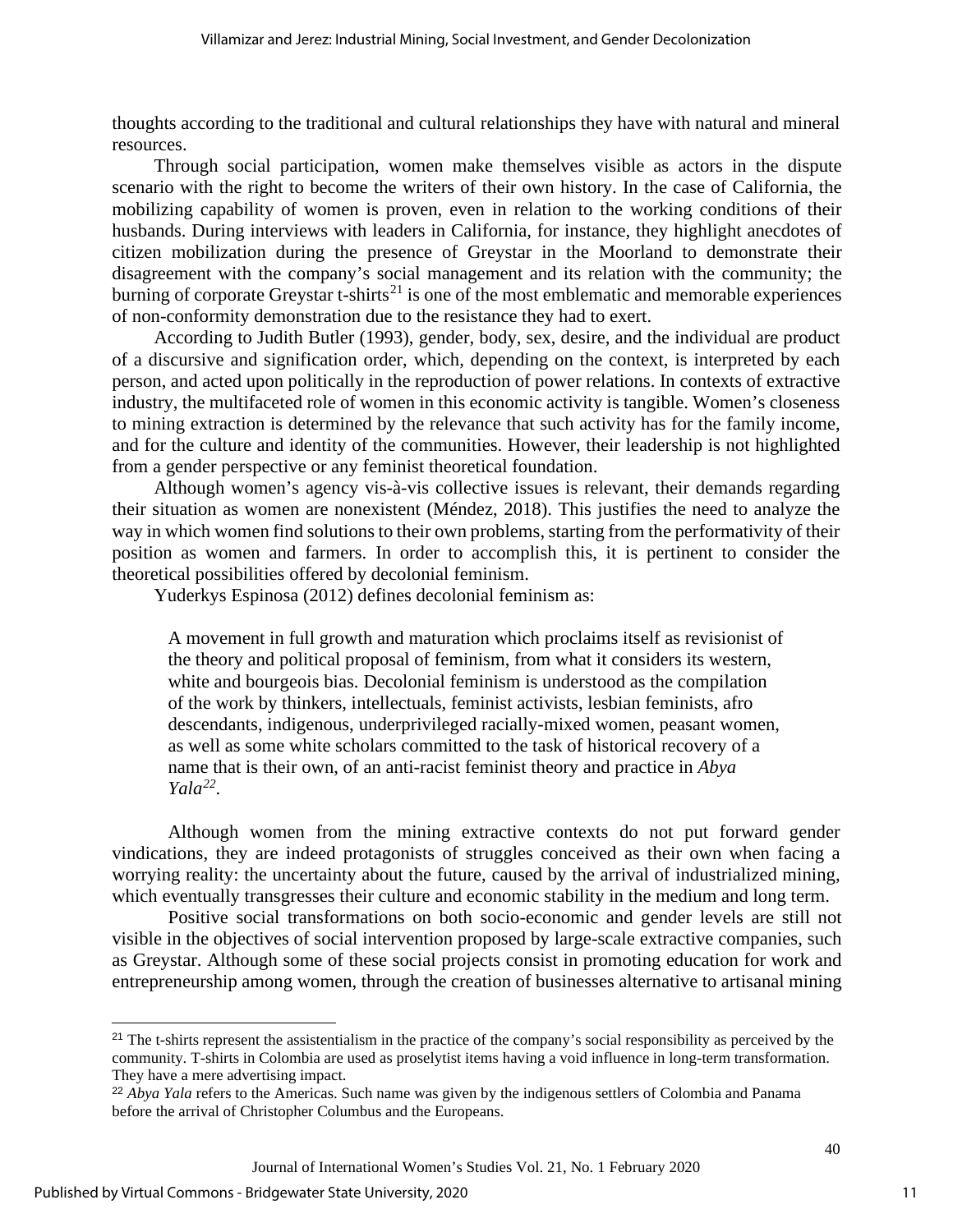extraction, there is no evidence of a gender perspective in the principles which guide the social action of the company. This is described by Raquel Méndez (2018) in her research:

[...] the training offer, a key process for generating changes in the access to job opportunities, maintains those sexist perspectives that separate men and women in their training interests [...] Companies have financed basic training courses for women in a variety of areas, which are generally related to feminine tasks: breeding chickens, hairdressing, dressmaking, cooking and processing of dairy and meat products, etc. [...] The information gathered reveals feelings of dissatisfaction among women, who have responded positively to the courses, but when finishing them, have perceived that they have not been useful for improving their income. This is due to the fact that the courses offered do not belong to comprehensive entrepreneurship programs, covering not only basic but also specialized training, and that women lack seed capital for starting their business.

With the gradual replacement of artisanal with industrial mining, and the implementation of training and entrepreneurship programs for women, the interference in the community dynamics is seen as permeated by strong models of inequality brought from the outside. The influence of heteropatriarchal ways of thinking, which divide the roles of men and women, is reflected, for example, in the assignment of passive roles for employed women in the company, and in the training for stigmatized jobs such as: crafting, poultry farming, reforestation, agricultural work, among others.

Offering women educational programs focused on these areas, while training men in technical tasks of the extractive industry, rather than being a plan for deconstructing gender inequalities, leads to their reaffirmation and perpetuation. To illustrate the aforementioned, it is pertinent to refer to the experiences of some women who worked for Greystar, who were excluded from training courses in activities such as mechanics. This was done because their superiors, who were male engineers, did not consider them capable of receiving technical training in an activity traditionally assigned to men. Not only does this activity require physical effort, but also mental dexterity and occupational hazard<sup>23</sup>. The stigmatization of women as the weak gender is seen in the limitations imposed on women for performing tasks involving risks or the use of technologies. Regarding this, Astrid Ulloa and Sergio Coronado state that:

Diverse ways of extractivism have triggered multiple conflicts due to deterritorialization and uprooting processes, breaches in the relationships that human beings have with the environment, epistemic, ethnic and gender violence, among others. [This has] fractured the communities, who have been affected in their living spaces and the ways they inhabit, live and work the land (Ulloa  $\&$ Coronado, 2016, p.  $24)^{24}$  $24)^{24}$ .

<span id="page-12-0"></span><sup>23</sup> Key Participant 4. California, Santander. August 22, 2017.

<span id="page-12-1"></span><sup>24</sup> Translated from original: "*Diversas formas de extractivismo han desencadenado múltiples conflictos por procesos de desterritorialización y desarraigo, rupturas en las relaciones del ser humano con el entorno, y violencia epistémica, étnica y de género, entre otros. [Esto ha] fracturado a las comunidades, afectadas de este modo en sus espacios de vida y en las formas como habitan, viven y producen el territorio*."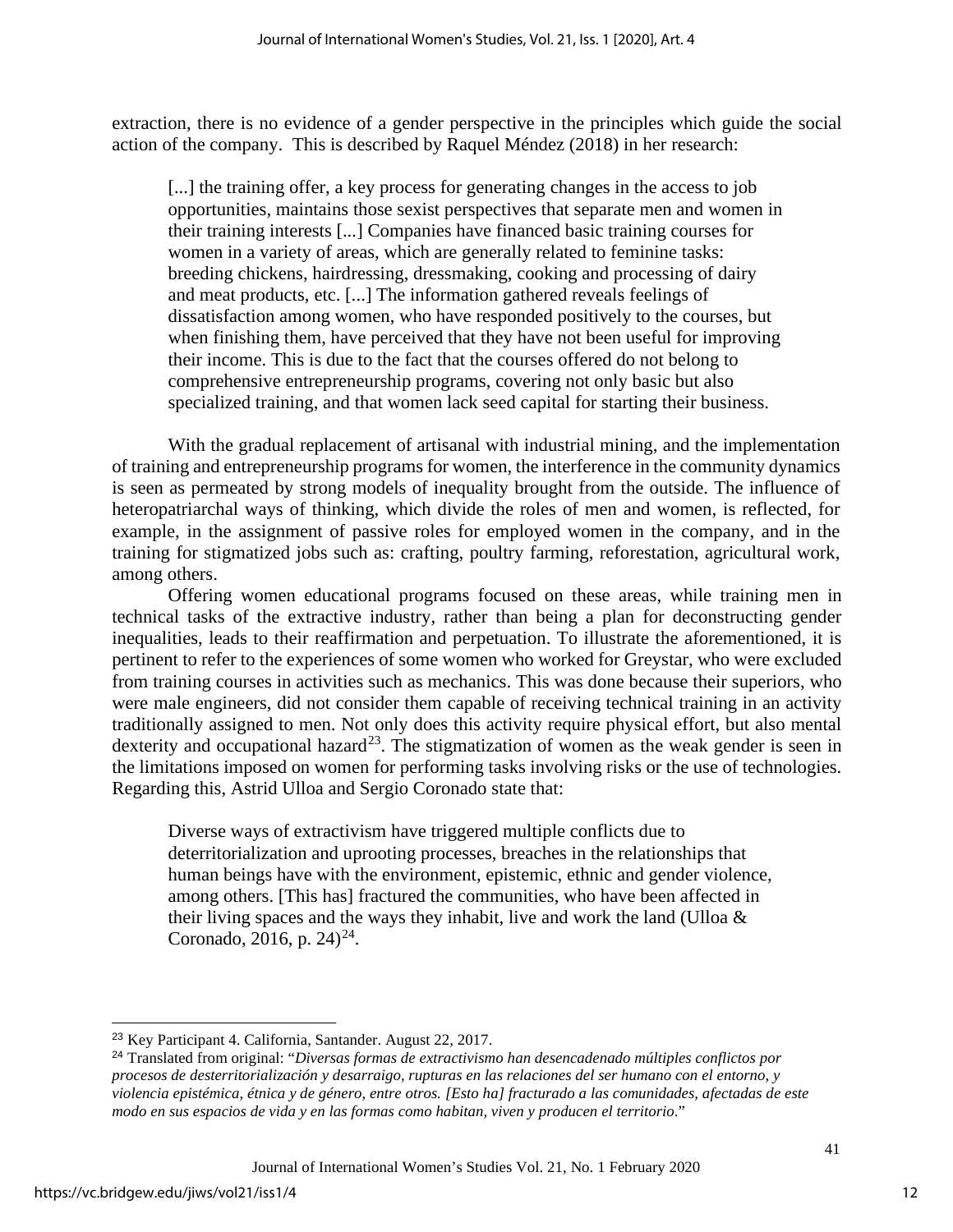In addition, the training and entrepreneurship activities led by Greystar in Santurbán are strongly criticized by the local women. The capitalization of a passive role through training programs in stereotyped activities, promotes the reproduction of inequalities which do not correspond to the reality of communities where they have played a crucial role. Historically and culturally, women in Santurbán have not only been housekeepers, but also workers; although the majority of them have responsibilities as mothers, wives and daughters, they have also been economic providers and social leaders. Nonetheless, their presence in the mining contexts is overlooked due to the existence of traditional stereotypes, which do not portray them as capable of performing activities different from those historically assigned to them, such as taking care of their families and doing housework.

Due to this, many women accustomed themselves to create their own opportunities through entrepreneurship. One of the interviewed women said that before the arrival of the foreign companies in the territory, women entrepreneurship was already a reality. Without external support, a group of peasant women participated in the towns' economy through the Municipal Association of Peasant Women from California<sup>[25](#page-13-0)</sup>, an organization founded in 1990 in charge of providing the community with products of household consumption.

I remember that in our economy, the shopkeepers [and] the traditional miners managed a very important economy, because traditional miners did not go shopping in the city, they did not have the need to go out of town, and if they did, it was only once a month and just for supplies or things that the capital city had to offer. Other than that, everything (the profit) was for the local economy: for the butcher, the shopkeeper, the milkman. Then, that economy was sufficient and self-sufficient, since we all lived from others, and we all lived peacefully (...) That community association lasted for a lifetime, it had been on for many years. They (the leading women) died, and the organization was over when Eco Oro gave them (the remaining women) the feeding camp. They gave up their role as business women, as workers, everything; and they dedicated themselves to follow up what was happening with the camp. From there, they failed, and their president even faced serious legal issues that almost sent her to prison. Well, it was as it had been the moment for the organization to collapse<sup>26</sup>.

This experience unveils a lack of concrete and structured processes of inclusion for women into formal and widely participatory activities within the extractive economy not only based on stereotyped jobs. One of the reasons why communities question the companies' legitimacy is the transgression of community dynamics in which women have a more significant role, rather than a

13

<span id="page-13-1"></span><span id="page-13-0"></span><sup>25</sup> Translated from its name in Spanish: *Asociación Municipal de Mujeres Campesinas de California* (AMUSIC). <sup>26</sup> Key participant 1. Bucaramanga february 7, 2018. Translated from original: "*Yo recuerdo que la economía nuestra, los tenderos, los mineros tradicionales movían una economía muy importante, porque es que el minero tradicional no salía a la ciudad a hacer sus compras, no tenía la necesidad de salir, y si lo hacían era una vez al mes, ya para un tema más de insumos, de cosas que la capital les ofrecía, de resto todo se quedaba en la economía del pueblo, para el de la carne, para el de la tienda, para el de la leche, entonces esa economía era suficiente y autosuficiente porque todos vivíamos de todos y todos vivíamos tranquilos (…) Esa asociación comunitaria existía de toda una vida, ellas llevaban muchísimos años constituidas. Ellas murieron y esa organización se acabó cuando la compañía Eco Oro les dio el campamento de alimentación. Porque ellas botaron el rol que venían haciendo como empresarias, como trabajadoras, todo, y se dedicaron fue a hacerle seguimiento al campamento, y ahí fue el fracaso porque terminó fue hasta la presidenta en problemas gravísimos, de jurídico y casi de cárcel, mejor dicho, eso fue como si ese fuera un escenario prestado para que esa organización se acabara*."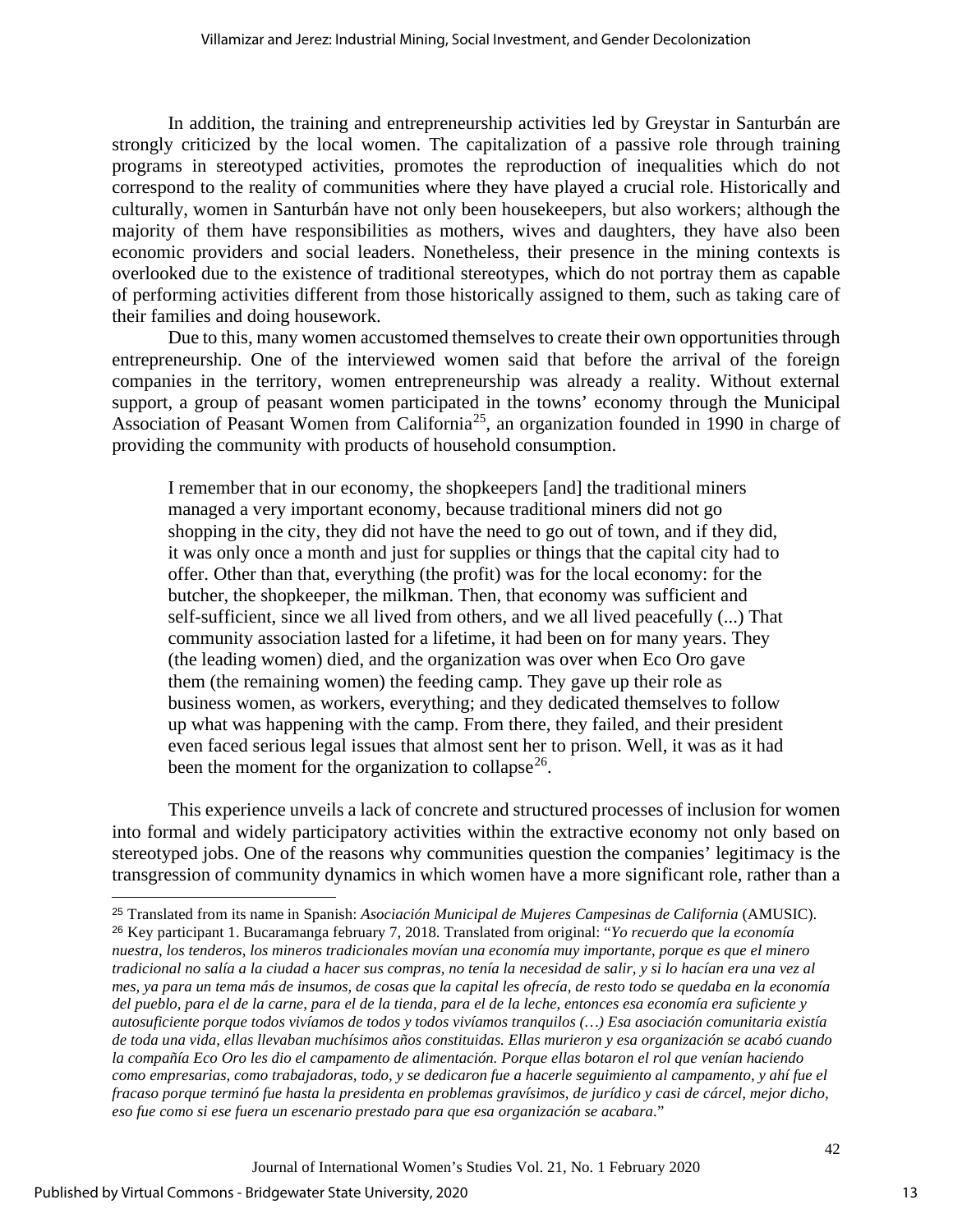merely domestic one. In consequence, local women are currently seeking approval for an ecotourism project which would eventually generate sustainable financial resources. Such a project would give them independence from industrial mining, while providing them with an external recognition of their sense of belonging, their history and customs without disrupting the environmental setting and the preservation of the ecological riches.

Generally, the priorities of foreign extractive companies are dictated by capital cities of the North, creating extreme disconnections between what they consider priority policies, and the values that the companies' missions are supposed to defend (Fontan, 2013). Furthermore, neocolonial ideas associated with an enclave economy converge in the belief that the companies' responsibility is to bring development to the local population.

At first, the communities' acceptance of Greystar's proposals was a reality, due to the illusion of being hired, having greater fluidity of money throughout the territory, and a possibility of improving their quality of life. However, various inconsistencies between their discourse and practice, occurring during their presence in the territories, incubated rejection towards the company. This rejection is more noticeable nowadays, and although the communities continue seeing large-scale mining as the promise of development, many locals also have a critical standpoint towards this issue, especially when their lives have been directly affected by the company's decisions.

The acceleration of the postmodern world, in which success seems to be a synonym of wealth, it is a common trend that mining extraction companies relate the development of communities to the accumulation of goods and the imposition of a globalized mindset. Foreign companies working in communities such as Santurbán's must be aware that populations have their own social dynamics, and therefore, they deserve their commitment to work responsibly so as to guarantee the communities' wellbeing. This needs to be done from a gender perspective, in order to avoid the reproduction of traditional stereotypes and the subsequent perpetuation of inequality.

#### **Conclusions**

Regarding the idea of a neo-colonial and globalized development, the presence of industrial mining companies in Santurbán such as Greystar, implies the creation of numerous opportunities to rescue the communities from the state of inequality in which they live. The social aid underlying these extractive entities' social investments seeks capitalization of the self, not only as a strategy to improve people's quality of life, but also to legitimate their presence in the territories. In relation to globalized notions of poverty, inequality, and gender relations, the social projects carried out permeate the dynamics of daily socialization while triggering determining crises for the future of the communities' cultures, traditions, and values.

Training projects for human talent offering job opportunities as an alternative to mining in the towns of Vetas and California, are some of the most questioned initiatives by the community. Firstly, since these do not provide the sustainability of the economic activities they propose. And secondly, because the imposed ways of interaction and socialization fail to recognize the local realities. With their proposals and social programs, the extractive companies neglect the pace of socialization of the communities. The transnational's developmentalist discourse imbued with globalization makes them fall into neo-colonialism.

The critique of the social responsibility policy posed herein proposes to preserve the local initiatives and the women's leadership stories, which represents a significant achievement for the deconstruction of gender inequalities. As Vásquez (2014, p. 194) highlights, any proposal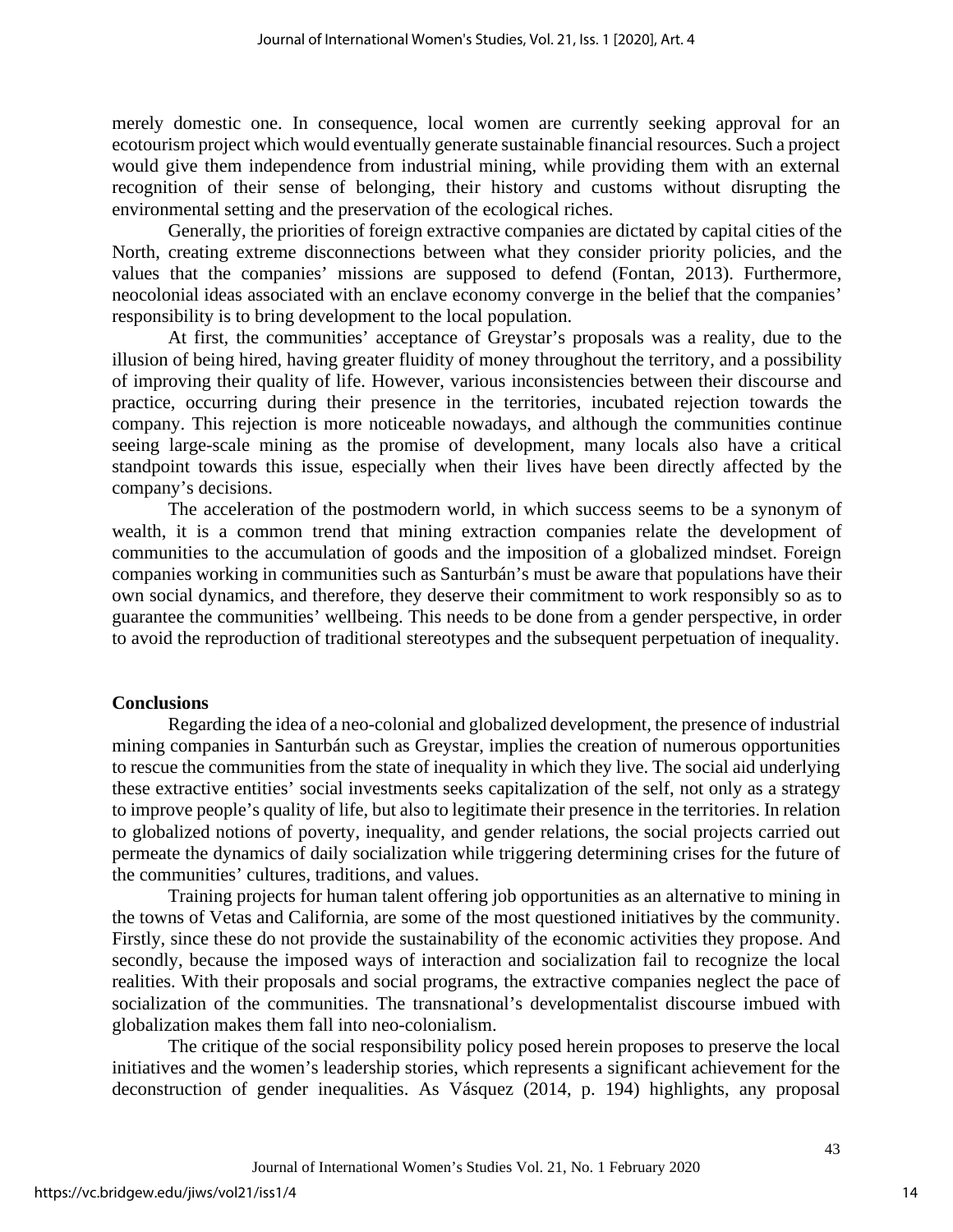imposing pre-established ideas about a reality that should be transformed, has the responsibility to critique itself, while considering that sociabilities are relational and plural.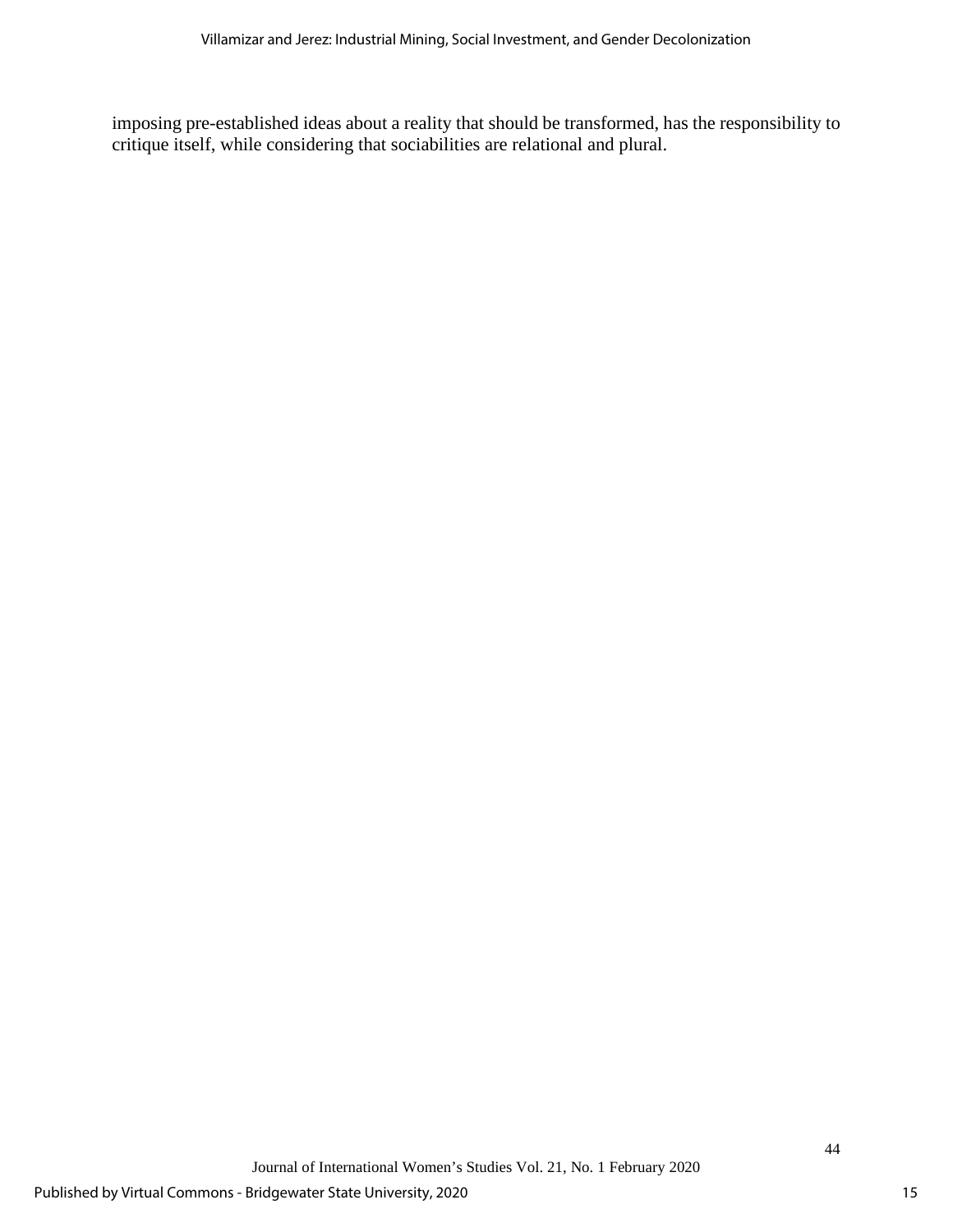## **References**

Acosta, A. (2009). *La maldición de la abundancia.* Quito: Comité Ecuménico de Proyectos CEP.

- Briceño, M. (1999). Ordenamiento territorial: ¿inventario de recursos o inventario de conflictos? En P. Ortíz, *Comunidades y conflictos socioambientales: experiencias y desafíos en América Latina.* Quito: Ediciones Abya-Yala.
- Buitrago, E. (2012). *Entre el agua y el oro: tensiones y reconfiguraciones territoriales en el municipio de Vetas, Santander.* Bogotá: Universidad Nacional de Colombia.
- Butler, J. (1993). *Cuerpos que importan. Sobre los límites materiales y discursivos del sexo.*  Buenos Aires: Ediciones Paidós.
- Espinosa, Y. (2012). De por qué es necesario un feminismo decolonial: diferenciación, dominación co-constitutiva de la modernidad occidental y el fin de la política de identidad. *Solar, 12*(1), 141-171.
- Falero, A. (2015). La expansión de la economía de enclaves en América Latina y la ficción del desarrollo: siguiendo una vieja discusión en nuevos moldes. *Revista Mexicana de Ciencias Agrícolas, 1*.
- Fierro, J. (2012). *Políticas mineras en Colombia.* Bogotá: Ilsa.
- Fontan, V. (2013). *Descolonización de la paz.* Santiago de Cali: Sello Editorial Javeriano.
- Gobel, B., & Ulloa, A. (2014). *Extractivismo minero en Colombia y América Latina.* Bogotá: UNAL; Ibero-Americanisches Institute.
- Gobernación de Santander. (2009). *Diagnóstico de Brechas de Género en Santander.* Bucaramanga: Secretaría de Planeación Departamental.
- Gudynas, E. (2011). El nuevo extractivismo progresista en América del Sur: Tesis sobre un viejo problema bajo nuevas expresiones. En Varios autores, *Colonialismos del siglo XXI* (págs. 75-92). Barcelona: Icara Editorial.
- Greystar Resources Ltd. (2009). *Estudio de impacto ambiental. Proyecto Angosturas.* Bogotá: Greystar Resources Ltd.
- Icontec. (2009). *Guía técnica colombiana 180 de responsabilidad social.* Bogotá: Icontec.
- Méndez, R. (2018). *Relaciones de género y capacidades de las mujeres en contextos extractivos de oro y petróleo. Dos estudios de caso en Colombia.* Amsterdam: CEDLA, Universidad de Amsterdam.
- Nussbaum, M. (2003). Capabilities as fundamental Entitlements: Sen and Social Justice. *Feminist Economist*, 33-59.
- Quiroga, C. (2016). Varias caras de un incierto posconflicto. Entre la ilegalidad y la legalidad de la minería a pequeña escala. En A. Ulloa, & S. Coronado, *Extractivismos y posconflicto en Colombia: retos para la paz territorial.* Bogotá: UNAL; CINEP.
- República de Colombia. (1991). *Constitución Política de Colombia.* Bogotá: Corte Constitucional; Consejo Superior de la Judicatura; Centro de Documentación Judicial; Biblioteca Enrique Low Murtra.
- Ronderos, M. T. (9 de Junio de 2011). La fiebre del oro se apoderó de Colombia. *Semana*, págs. http://www.semana.com/nacion/articulo/la-fiebre-minera-apodero-colombia/246055-3.
- Ruíz, H. (2013). La minería latinoamericana en el siglo XXI: Del neoliberalismo al neoextractivismo. *Revista de ingeniería, investigación y desarrollo, 13*(2), 2-6.
- Sánchez, R. (2016). El neoextractivismo, la caldera del diablo. En A. Ulloa, & S. Coronado, *Extractivismos y posconflicto en Colombia: Retos para la paz territorial* (págs. 11-22). Bogotá: UNAL; CINEP.